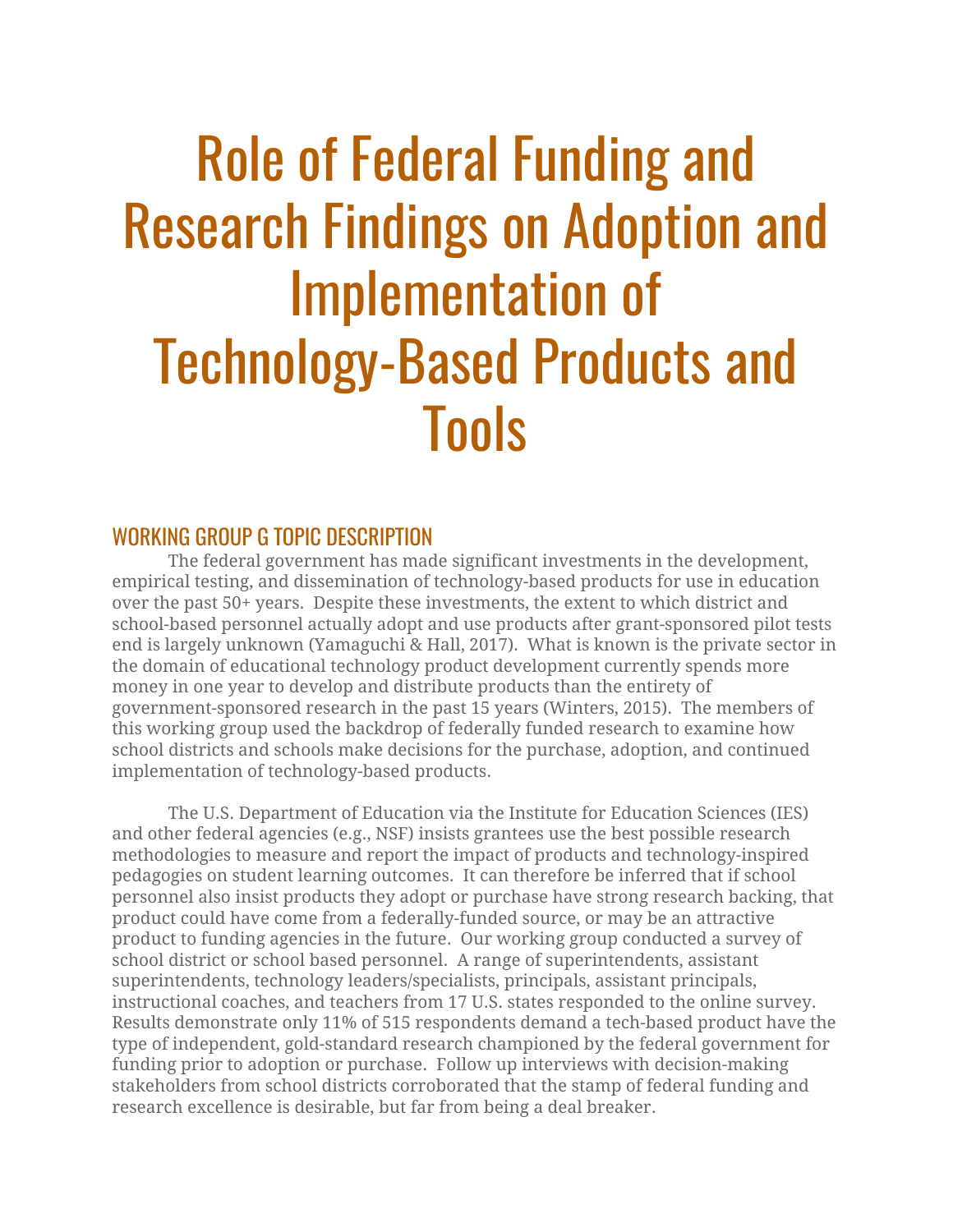## WORKING GROUP LEADER

Dr. Craig Roberts Chief Learning Officer; TechSmartKids, Seattle

# RESEARCH LEAD

Dr. Michael Kennedy Assistant Professor; Curry School of Education, University of Virginia

# LOGISTICS LEAD

Ms. Emily Kinard Project Manager; National Engagement, USA Funds

# WORKING GROUP MEMBERS

Dr. Pat DeKlotz Superintendent; Kettle Moraine School District, Wisconsin

Ms. Kathy Stack Vice President of Evidence-Based Innovation; Arnold Foundation

Dr. Valerie Truesdale Chief Information Officer; Charlotte-Mecklenburg Schools, North Carolina

Dr. Linda Roberts Trustee Emerita, National Educational Technology Consultant & Founding Director, U.S. Office of Educational Technology

Dr. Steven Hodas Practitioner in Residence, Center on Reinventing Public Education

Dr. Theresa Ewald Assistant Superintendent, Kettle Moraine School District, Wisconsin

Mr. Chris Hoehn-Saric Vice President; Shorelight Education, Boston

Dr. David Soo Senior Policy Advisor; U.S. Department of Education

Dr. James Ryan Dean, Graduate School of Education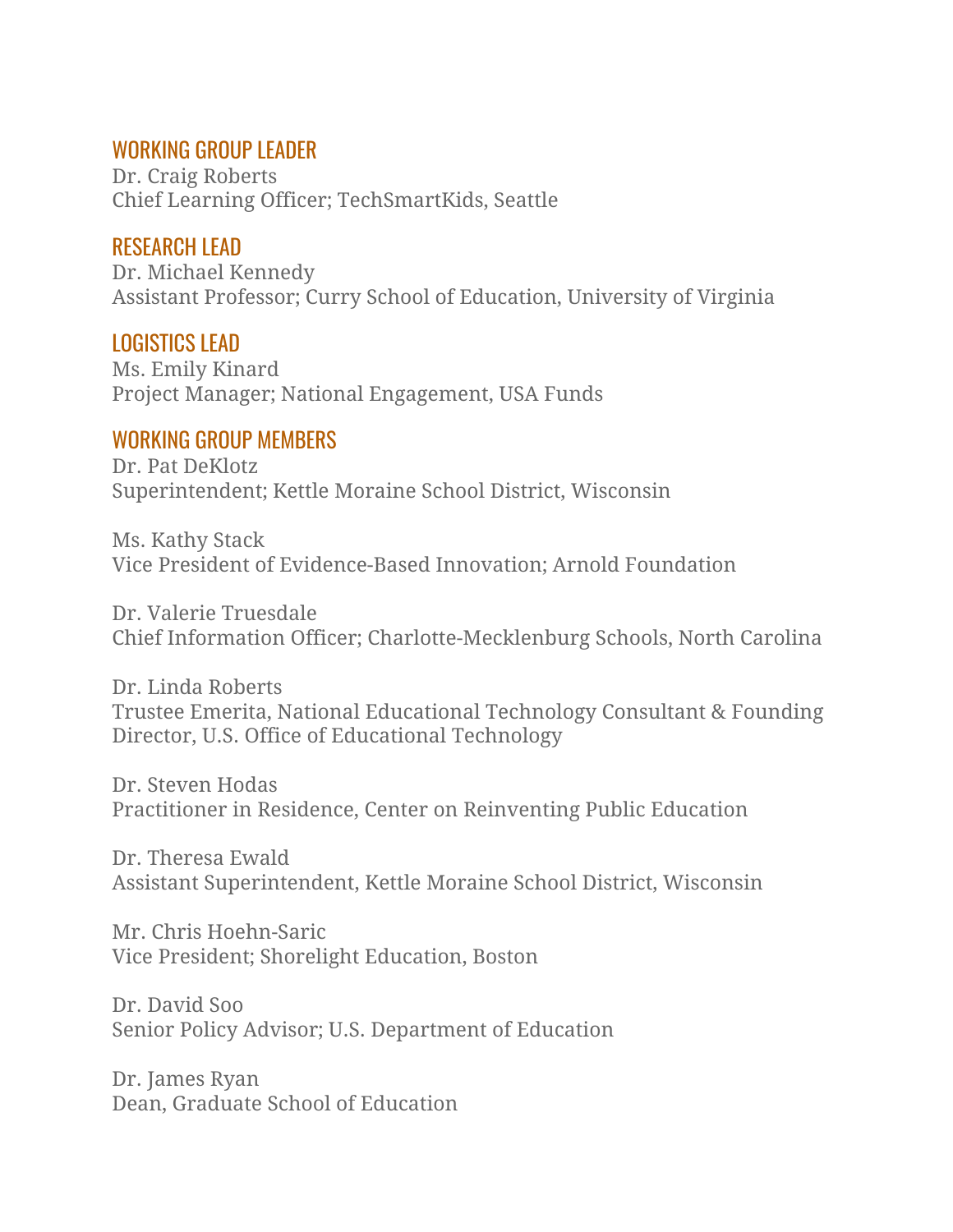Ms. Jenna Talbot Senior Vice President, Whiteboard Advisors

Mr. John Danner Founder & CEO, Zeal Learning

## PURPOSE OF THE RESEARCH

The purpose of this research study is to gather survey and qualitative data that sheds light on the extent to which school district personnel make high quality research evidence (the type prioritized by the federal government when awarding grants) part of their decision-making processes for purchasing, adopting and implementing technology-based products. University faculty and other scholars who receive grant funds, primarily through the U.S. Department of Education, are generally not entrepreneurs, and are at risk of dropping lines of inquiry related to technology products when funding for a specific project ends. While the government does have competitions that allow businesses to compete for grant dollars (e.g., SBIR), and has mechanisms through ESSA for districts and schools to access federal dollars for technology implementation (Office of Educational Technology, 2017), the lion's share of the available grant funds in this domain go to university or agency-based researchers. Investments in products and projects are made, results are achieved, but the results rarely reach the ears of key decision-makers in schools. Why?

 $\mathcal{L}_\text{max} = \mathcal{L}_\text{max} = \mathcal{L}_\text{max} = \mathcal{L}_\text{max} = \mathcal{L}_\text{max} = \mathcal{L}_\text{max} = \mathcal{L}_\text{max} = \mathcal{L}_\text{max} = \mathcal{L}_\text{max} = \mathcal{L}_\text{max} = \mathcal{L}_\text{max} = \mathcal{L}_\text{max} = \mathcal{L}_\text{max} = \mathcal{L}_\text{max} = \mathcal{L}_\text{max} = \mathcal{L}_\text{max} = \mathcal{L}_\text{max} = \mathcal{L}_\text{max} = \mathcal{$ 

To an academic, dissemination of a project's findings generally includes writing articles for peer-reviewed journals, presenting at conferences, and hopefully having the product reviewed and included by the What Works Clearinghouse website (https://ies.ed.gov/ncee/wwc/). While part of the typical process needed to reach milestones within universities (e.g., tenure, promotion, etc.), and secure additional funding, these modest approaches to dissemination are unlikely to result in substantial adoption in schools. In fact, federal funding is not seen by most academics as a pathway to creation of one's own business. Instead, funding is lifeblood for getting an idea off the ground and testing the efficacy of that idea, and is a means to an end: To perpetually seek additional means to support additional research. In other words, most academics are happy being academics, and are not interested in or even capable of becoming entrepreneurs. This reality in our field is not a pure negative, the research community creating products that are backed by high quality research is essential. That said, if scientific findings cannot be translated into practices and tools that reach a wide audience of potential users, the value of the investment of time and resources can be called into question.

This reality is the greatest strength is also the greatest weakness in terms of federal expenditures for research in the domain of educational technology. The strength lies in that researchers are commissioned to use the very best research designs and methodologies to evaluate the efficacy of a product or products without substantial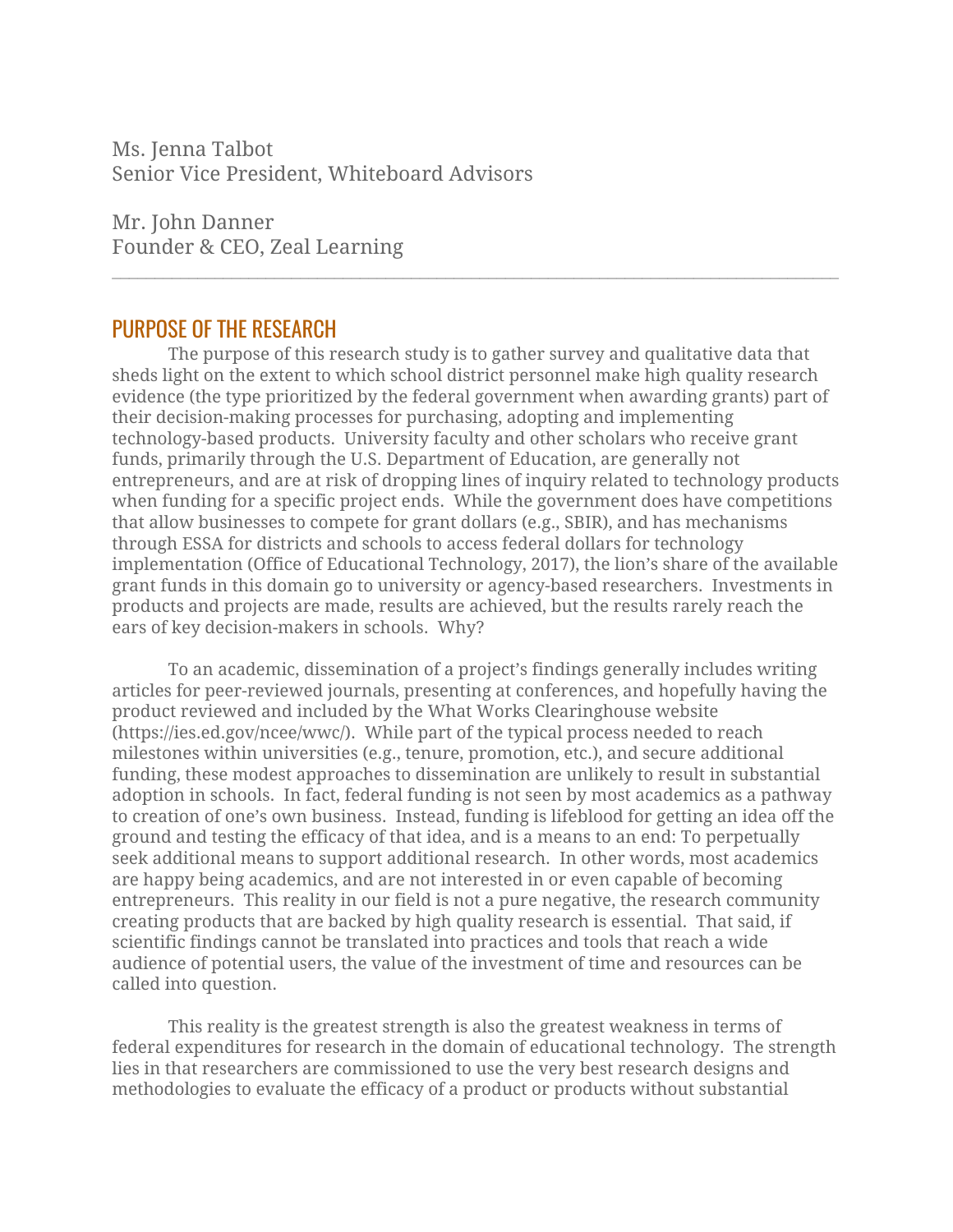worry about bias, error, or impropriety. Also, when the US Department of Education makes a grant, there is compelling evidence in place that the idea for or existing product being developed and/or tested is grounded in appropriate theory. However, these strengths are also weaknesses. For example, high quality research takes a significant amount of time and resources. The research cycle of developing an idea, piloting that idea, conducting formal tests, writing results for publication, and going through the publication cycle can take an extraordinarily long amount of time – literally years in some cases (Culatta & Stevens, 2015). The pace of technology development in the private sector is far more nimble and responsive to the needs of the marketplace (Digital Promise, 2014). Therefore, by the time a product funded by the government has gone through its traditional cycle of academic research and dissemination, the product may well already be outdated, or incapable of supplanting a product a district already purchased. In sum, ideas and significant amounts of time and money go into products that never reach a broad audience because that is not what academics are generally set up to do.

By shedding light on how district and school based personnel make decisions regarding the purchase and adoption of technology-based products, we aim to further expose the rift between federal expenditures for research and development, and how business is generally conducted in schools. It is our intent that our findings and recommendations help the Department of Education and university-based grantees rethink its approach to the research and development cycle for technology development.

## BACKGROUND AND LITERATURE REVIEW

The federal government has made investments in educational technology by way of research grants made through the Institute for Education Sciences (IES). A recent compendium report by Yamaguchi and Hall (2017) on behalf of IES describes over 400 grants made to researchers between 2002 and 2014 to develop, test, and disseminate technology-based pedagogies, practices, tools, games, and programs intended to support a range of learning and behavioral outcomes for students. These projects yielded more than 270 web-based tools, 85 virtual environments and interactive simulations, 95 intelligent tutor and artificial intelligence software systems, 50 game-based tools, and 105 computer-based assessments. These various products and tools are spread across numerous purposes, and are often highly specific given the aims of the research team.

Although far from insignificant, these results are also not overwhelming. Despite these (and other) federal investments, there is evidence to suggest a gap between the products that emerge from funded research projects and widespread adoption in schools. Our survey and interviews shed some light on this gap. In addition, the amount of non-federal investments in technology development for any one year dwarfs the total federal investment made in technology-related research (Devlin, 2015). Further, those private investments are not targeted to develop research-backed products intended to reach K-12 students within schools. One reason is the shrinking budgets of schools and corresponding inability to make large purchases. Therefore, school leaders are left with a mixed marketplace of technology-related products with a small amount developed by researchers using federal dollars, and the lion's share coming from technology start-ups, entrepreneurs, and other companies seeking profit.

The Student Support and Academic Enrichment (SSAE) program is the primary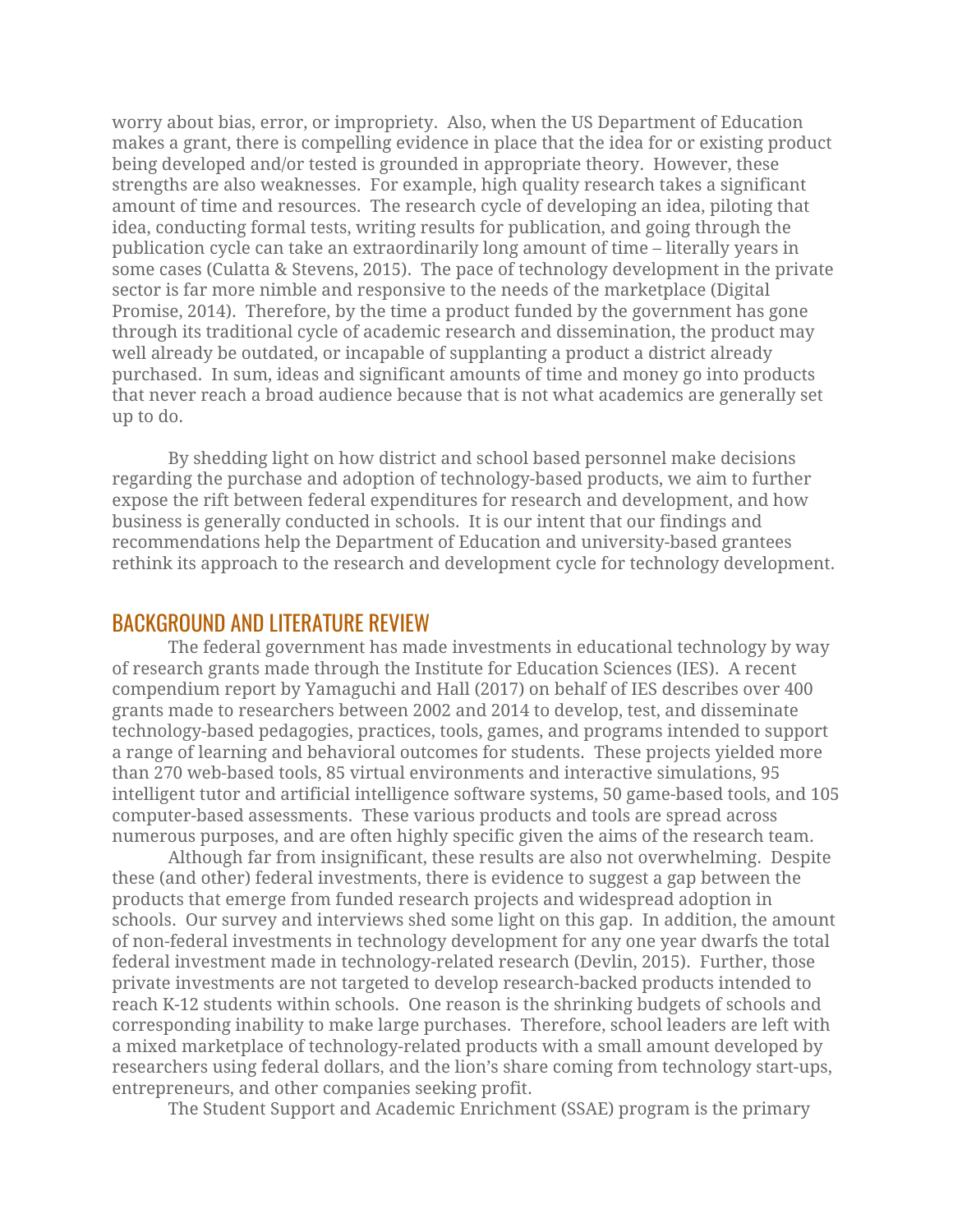source for educational technology funding in ESSA. The funds allocated by Congress for this program (split among well-rounded educational opportunities, safe and healthy students, and supporting the effective use of technology) are at risk of being cut under the Trump Administration and Republican-led Congress (Technology for Education Consortium, 2017). This means, it is highly likely that schools will have even less money provided by the government to spend on technology products, implementation, and professional development. Currently, technology's slice under the SSAE program for infrastructure expenditures is 15% of remaining dollars after 20% is spent on each of safe and healthy students and well-rounded educational opportunities. The remaining 45% can be spent by LEAs in any way they see fit, including not spending money in one or more of the three domains. It is also possible that SSAE will be completely eliminated. Either way, it seems likely that districts and schools will have less money to use on technology infrastructure, products, and professional development, which will further exasperate the issues noted above and throughout this report.

## **HYPOTHESES**

Our main hypothesis was that district and school based personnel make decisions for purchasing and adopting technology-based products for their schools based on variables that prioritize the existence of independent, peer-reviewed research. Because the federal government has and continues to play an important role in helping researchers develop and bring new technology-related products and tools to life, it is logical to expect school-based personnel to honor those investments, and actively seek them out as top choices for use in schools.

## CURRENT STUDY

To evaluate the accuracy of our hypothesis, we developed the following research questions: 1) To what extent do district/school based personnel prioritize high quality research evidence when making decisions regarding purchase/adoption of technology-based products for use in schools? 2) What factors are important to decision-makers when selecting technology-based products? 3) Do decision-makers explicitly seek to determine if a product is the result of federal funding?

## METHODOLOGY & PARTICIPANTS

Members of the research team wrote survey items and qualitative research questions. The items were written as an outgrowth of the group's discussions. The items focused on how school district based personnel make purchasing and adoption decisions regarding technology related tools and products. In addition, we focused on how those decisions are (or are not) informed by federal funding. The major domains of exploration include 1) Research's role in decision making; 2) Usability features; and 3) Issues related to implementation. The specific questions and corresponding data are noted in Appendix A.

Items were reviewed by a team of four experts for conceptual coherence, and piloted with possible respondents for overall clarity. The experts and pilot respondents provided comments that led to revisions. The survey was created within the Qualtrics online platform. The link to complete the survey was disseminated to potential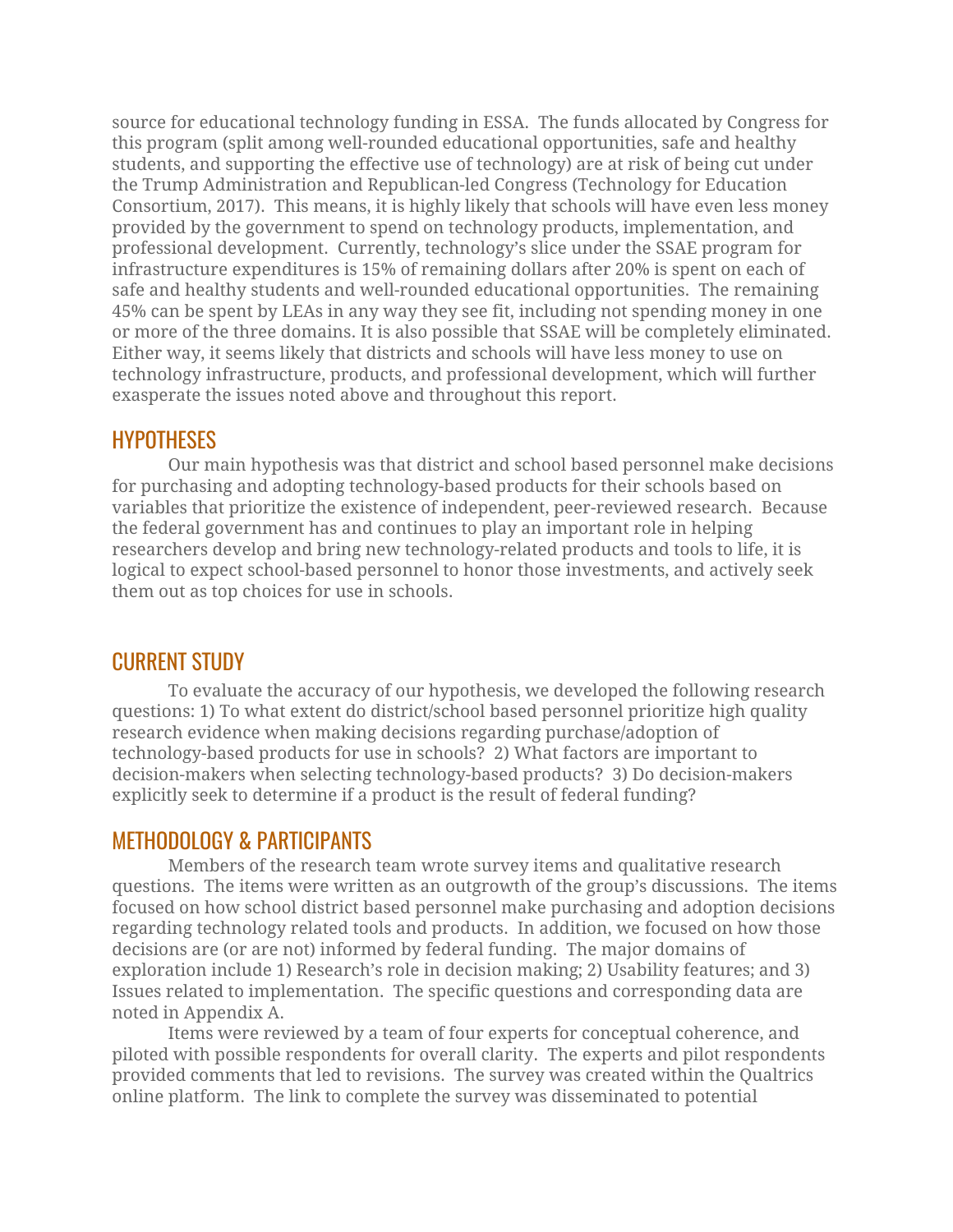respondents via members of our working group, on social media (e.g., Facebook and Twitter), on discussion boards for professionals in the field (e.g., Reddit), and via personal invitations to colleagues of group members. It is not possible to calculate a response rate given this dissemination strategy; however, as noted below, the number and distribution of respondents from a range of U.S. locations and job settings is approximately representative of the nation.

Our survey has 515 completed surveys. About 24% are district tech supervisors, 22% are assistant superintendents, 7% superintendents, 27% are teachers, 10% are principals. 47% work primarily in the District Office, 18% work across schools, 13% are in a middle school, 12% are in a high school, 10% work primarily in an Elementary School. The respondents come from Urban (31%), Suburban (26%), Rural (23%) and Mixed Districts (20%). 76% of respondents are directly involved or consulted regarding technology purchasing decisions. 24% report not having any say – they are all teachers.

For qualitative interviews, the Research Lead conducted two semi-structured interviews with key technology decision-makers for two school districts. The participants had 15 and 22 years of experience, respectively, and each spent time rising through the ranks as classroom teachers, principals, and district office leaders. Participant 1 came from a mixed district (blend of suburban and rural schools) in a Mid-Atlantic state of approximately 5,000 students. Participant 2 hails from a rural district of approximately 2,000 students in a Mid-Atlantic state. Interviews were transcribed and coded prior to analyses. The interviewees were volunteers. At the end of the online survey, participants were invited to note their contact information if they were willing to be interviewed. The researcher selected the two participants based on their proximity to his university given limited time and resources to complete interviews. Thus, it is possible other respondents drawn from other locations would have offered substantially different responses than those recorded. The interview protocol is listed at the end of Appendix A.

## FINDINGS & INSIGHTS

#### **Survey Results**

A table of results from the full set of survey items is available as Appendix A following this report. We asked survey respondents: *When making purchasing and/or adoption decisions regarding a new technology-based product (assume for academic instruction) for your district or school, how important is the existence of peer-reviewed research to back the product?* Only 11% said they would not buy or adopt a program if peer-reviewed research was absent. Another 41% say strong consideration is given to whether peer-reviewed research is present, 41% say this is considered, but not key, and the remaining 7% say they will purchase/adopt products without strong research. Thus, almost 90% of respondents to our survey do not insist a research backing be in place prior to adoption/purchase and implementation, and nearly half either pay lip service or do not care if research is in place.

A follow up question asked if the decision-making team takes into account where the peer-reviewed research was published (in terms of being a journal they read/have heard of). No one said they would not make a purchase if the research appeared in a journal they were not familiar with. 24% of respondents give the quality of the journal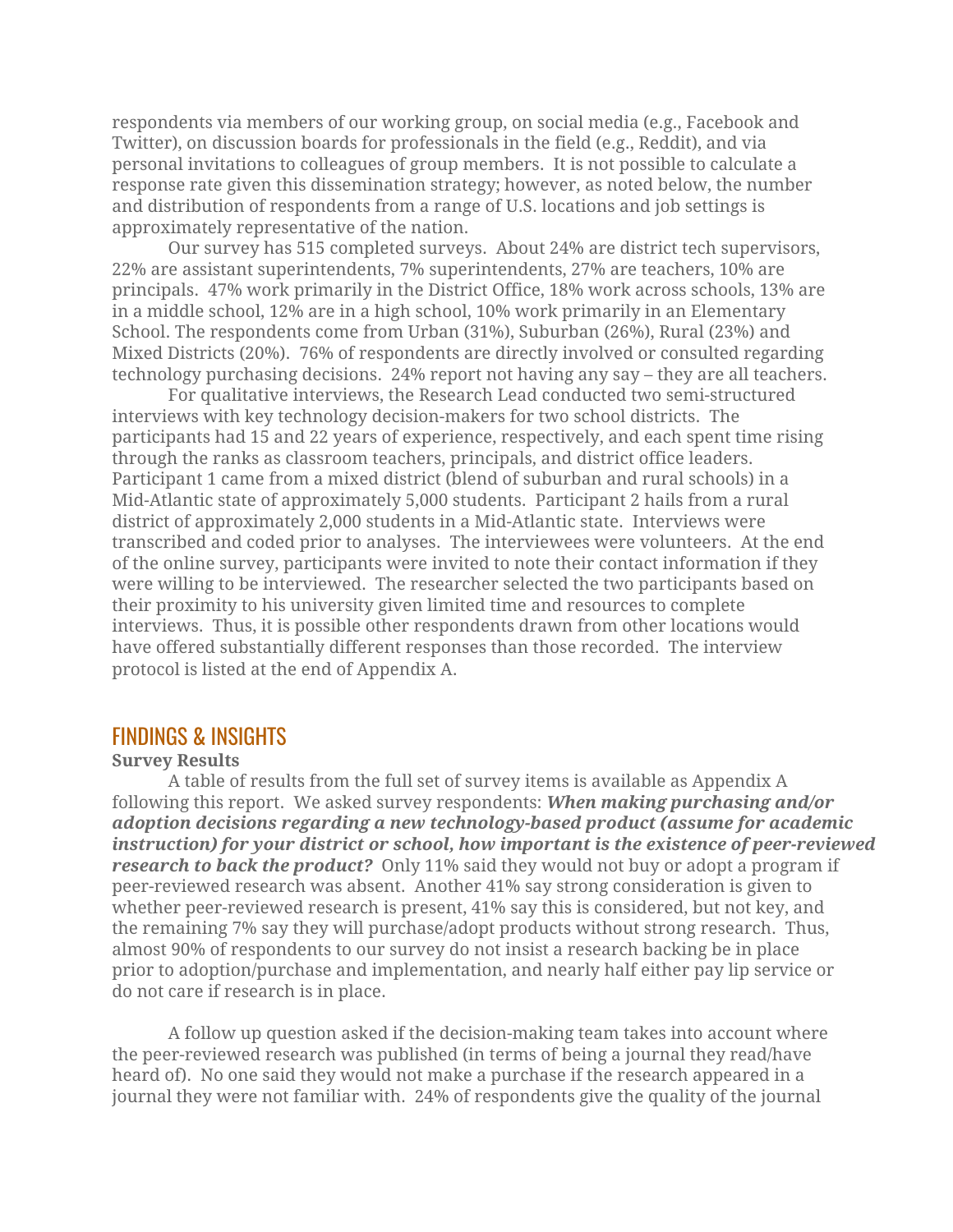strong consideration, 35% consider the location, but is not key, and 41% will purchase regardless of the journal where the research appears. These findings, when considered together, demonstrate a surprising trend on the part of practitioners to not insist technology products be backed by research, and appear in visible journals – which implies the quality of the research to be high. This could be a reason why the technology marketplace is flooded with tools that are not backed by research – schools will buy products without evidence.

Survey respondents were asked the extent to which if the research backing the product/tool was conducted by the research team was critical for their adoption/purchasing decisions. Only 3% demand research be completed independent from the developer, and 49% strongly consider this information in decision-making. A similar question asked respondents about the extent to which "gold standard research designs" (e.g., use of randomized control trials) are important when evaluating the effectiveness of a product/tool. 8% insist on gold-standard research designs before making a purchasing/adoption decision, and 38% strongly consider whether or not research using the best available quantitative design was used. This offers further corroborating evidence that school-based personnel are just as likely to purchase/adopt technology regardless of where it comes from, and if it is supported by the kind of research insisted upon by the Federal Government (e.g., IES).

By way of comparison, 38% say the cost of a product is extremely important, and another 19% say the cost is very important. 38% say the extent to which the product fits within existing district initiatives or products is extremely important and 27% more say the fit is very important. These data provide additional data to corroborate our major finding, that school-based personnel are making decisions based on local conveniences and perceived needs, and not giving the same weight to the existence of high quality, peer-reviewed research that flows from grant dollars awarded by the federal government.

#### **Interview Results**

In the interviews, neither respondent said they pay particular attention to whether or not a product was funded by federal dollars. One said, "If the product was developed using federal grant dollars, great, but the more important factor is the extent to which it suits our needs." The other said, "Features and functionality are what I look for. Endorsement from the feds is nice icing on the cake – But cake still tastes pretty good with or without that icing." When considering these quotes in light of survey data, and other available reports/publications on this topic, these takes are not surprising: Many school-based personnel prioritize perceived functionality over proven results.

Interviewees were asked if push came to shove, is our hypothesis correct that functionality and fit are more important to their decision making than the presence and quality of research evidence – Both said yes if they were pinned down and had to make a choice. That said, neither said research evidence was unimportant – in fact, both said they definitely look for and carefully consider research evidence.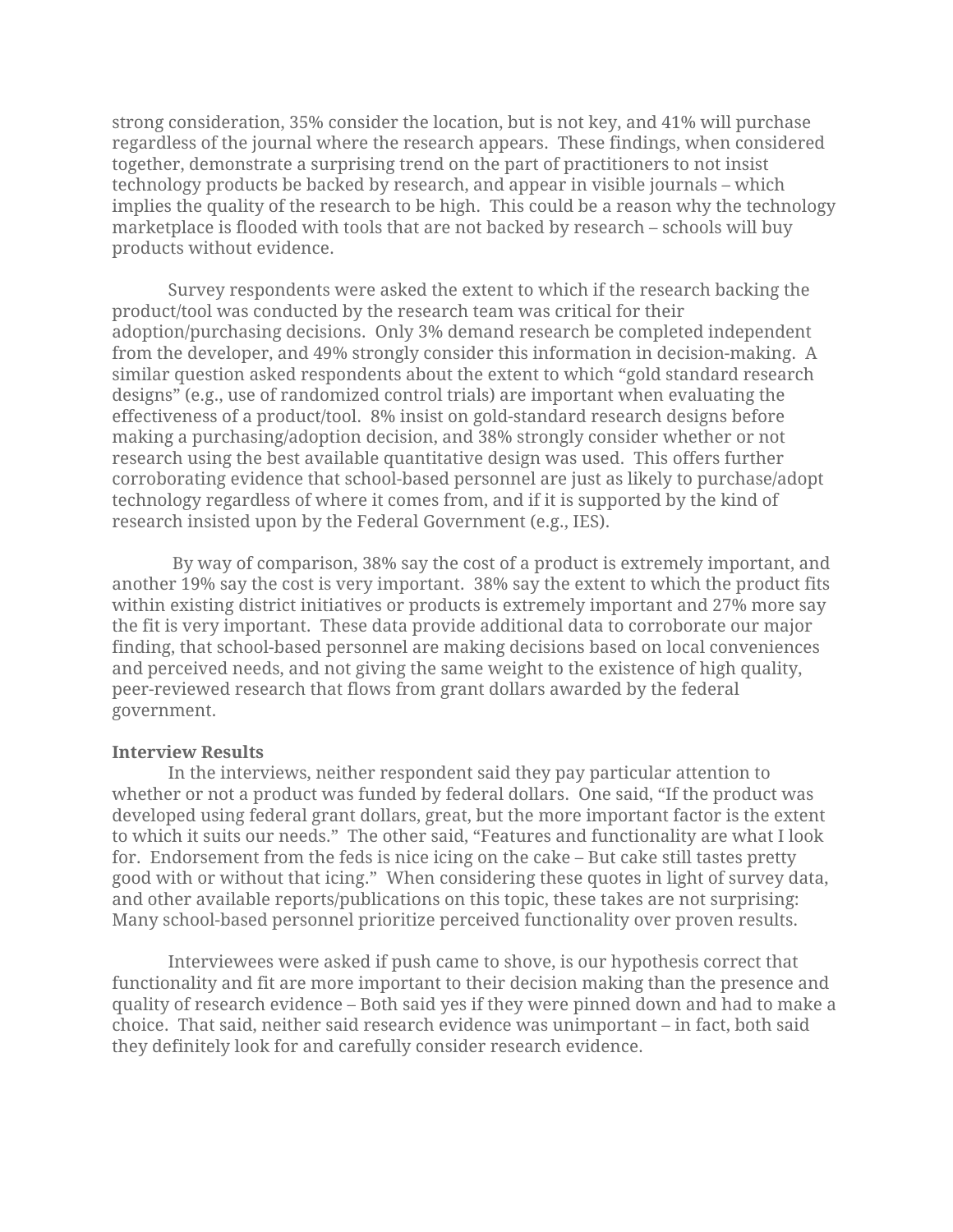## IMPLICATIONS & RECOMMENDATIONS

#### **RESEARCHERS**

Researchers play a key role in using their time and skills to conduct careful examinations of the efficacy of technology-based products to improve student learning and other outcomes. The government recently has introduced a "low-cost, short duration" funding program that may be ideal for ed tech research. Although it is difficult to conduct high quality research quickly and on the cheap when an intervention is involved, our field must respond to the fact that our results are often irrelevant by the time they reach the pages of our academic journals. In addition, researchers should aim to form limited partnerships with companies creating technology products, with the intent of conducting independent research studies to validate new ideas. Finally, researchers should be more conscious about translating their research into venues that practitioners can access and understand.

It is seemingly important that Universities determine pathways towards giving faculty credit (for promotion, tenure, and annual merit raises) for research activities involving non-traditional explorations and disseminations involving educational technology. Typically, faculty are rewarded for creating new ideas, and carrying those ideas through the research and development cycle. Less emphasis is placed on conducting tests of others' products and disseminating those findings to the field. Both are critical research activities, but conducting tests of others' products is for some reason seen as a lessor contribution. In addition, publications of data-based articles in peer-reviewed journals is the coin of the realm for professors at many top research-intensive universities. Other important dissemination activities, such as presentations, webinars, practitioner-oriented articles, and other meetings are not valued as highly, despite their outsize impact on the field. In other words, the activities researchers are given the most reward for are usually the least consumed by the broad field.

#### **ED TECH ENTREPRENEURS**

Ed tech entrepreneurs can take several important lessons away from our findings. The first implication is an open secret in this field: Districts and schools will buy products without any or much research evidence. While this unfortunate fact provides little incentive for entrepreneurs to spend precious resources collecting efficacy data, they should still make it a priority. The government has several programs, such as SBIR, where companies can partner with researchers to obtain funding to develop and test a new product. Entrepreneurs are encouraged to actively seek partnerships with researchers and school districts to conduct tests of their product(s). To do so is in the common interest of the field and student well-being. Entrepreneurs can also participate in a proposed "rating system" for technology-based products based on how much research evidence exists to support the tool. Products with more evidence would have higher scores, and those created and tested using funds from the government would have the highest scores.

At minimum, ed tech developers and entrepreneurs should ensure their products are grounded in appropriate theory, and contain elements that can be pointed to as being evidence-based. Doing so will help the field better understand the genesis of new products, even when experimental trials are not available.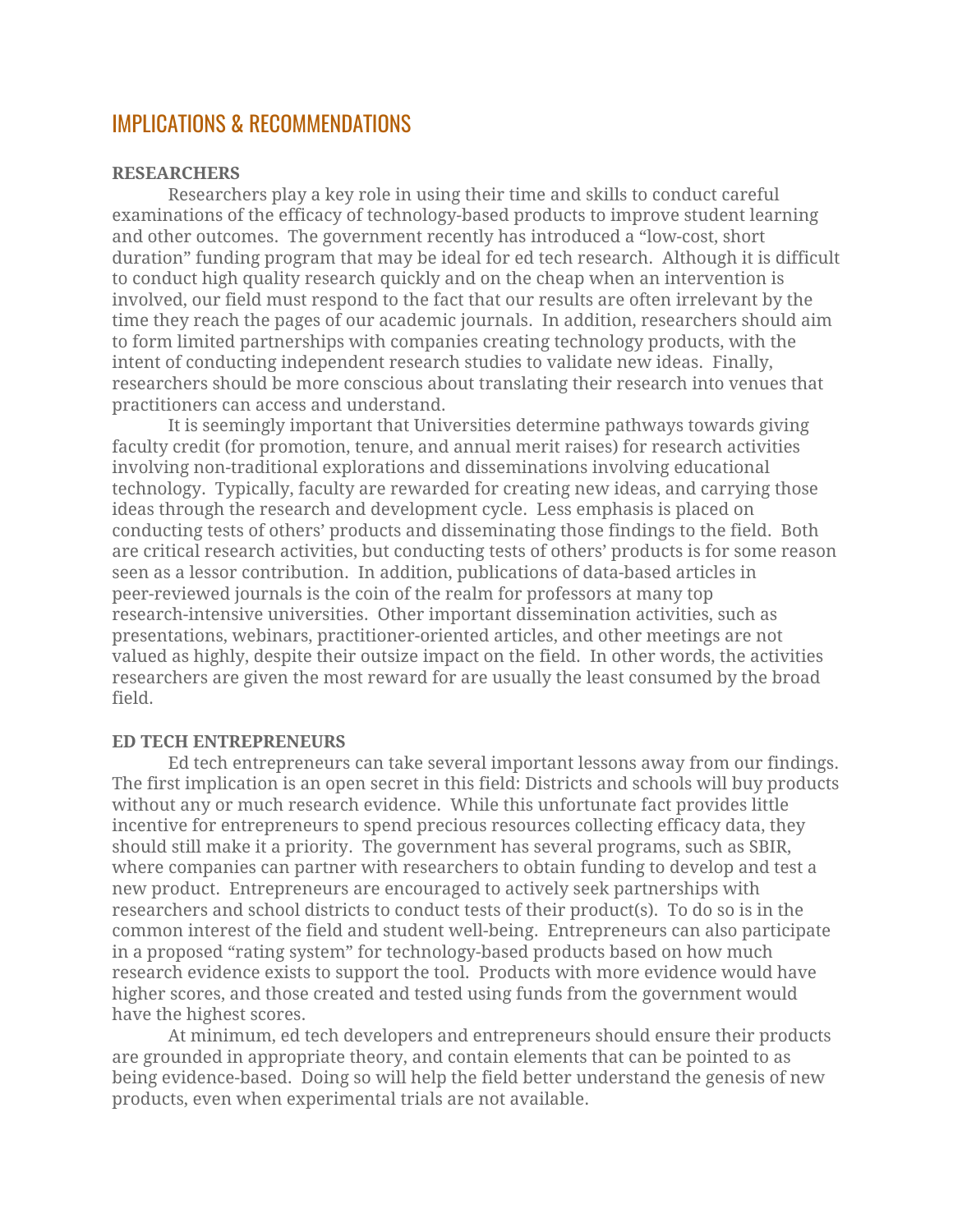#### **FUNDERS**

The federal government should be proud of its investments in educational technology. Numerous products and projects have yielded outcomes that have and continue to help students and teachers succeed. That being said, traditional research grants in this domain may be ripe for new thinking that is more in line with the pace of change in this field. Continuing the short-duration, low cost programs that have recently arisen is a good starting place. Making investments directly to states and districts through ESSA funds that allow districts to conduct their own tests of products and/or partner with researchers or product developers will also be positive in terms of creating desirable outcomes. Hopefully Congress will not vote to end SSAE funding that LEAs use to purchase and implement technology hardware and software. If they do, or even if funding is reduced, schools will have an even harder time adopting high quality technology.

A key idea for funders is to establish research programs that provide funds for researchers to conduct evaluations of others' existing products. If resources are made available, and university rewards systems can be modified, scholars will answer the bell in terms of using their precious time to explore impact of products on student learning and other achievement. Without resources earmarked explicitly for this purpose, however, we as a field are unlikely to gain traction.

#### **PRACTITIONERS**

Practitioners should continue to demand that technology-based products they are considering for purchase or adoption be supported by at least some high-quality research. One way this can happen is by opening their doors to researchers and companies seeking partners and laboratories for piloting new ideas and products. Practitioners can also vote with their feet in terms of pledging (and following through) to not purchase or adopt products that are not backed by sufficient research evidence. If a critical mass of practitioners made this switch, instead of buying products based on immediate need and convenience, the marketplace would indeed make needed adjustments.

#### **POLICYMAKERS**

Policymakers should make a point of emphasis that districts and schools should either be required, or strongly encouraged to purchase/adopt products that are grounded in strong empirical research. In addition, keeping the pressure on the Administration and members of Congress to allocate sufficient resources to support research and implementation in the domain of educational technology is also critical.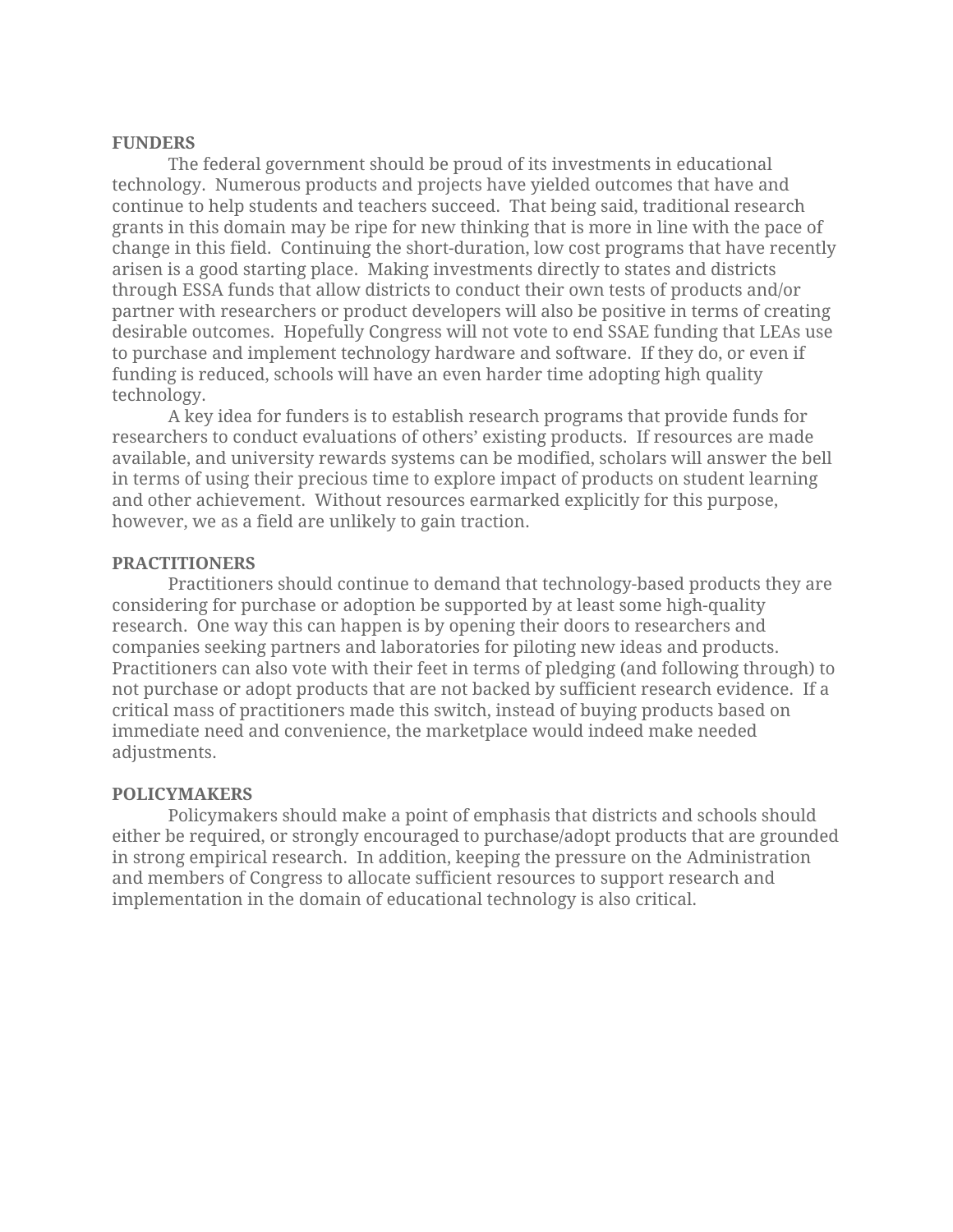# UNANSWERED QUESTIONS & NEXT STEPS

Our field needs a paradigm shift in terms of how schools should insist that developers actually test their products prior to purchase. However, there is a dilemma of having limited time and funds to support student needs and there isn't patience to do research – just need to make the best decisions that we can. One idea is to build credibility for products with some sort of universal scoring system based on how much evidence it has, that consumers could look to when making purchasing or adoption decisions. Products created using funding from the government and tested using high quality research methods would have a higher score. But many products now funded by the feds are small scale research studies, and once they end the researchers never take it to scale because they aren't entrepreneurs and don't have the resources or know how to move beyond the original scope of the funded project. Industry does not have that issue, but they have really limited incentive to do research when they can sell their product without it.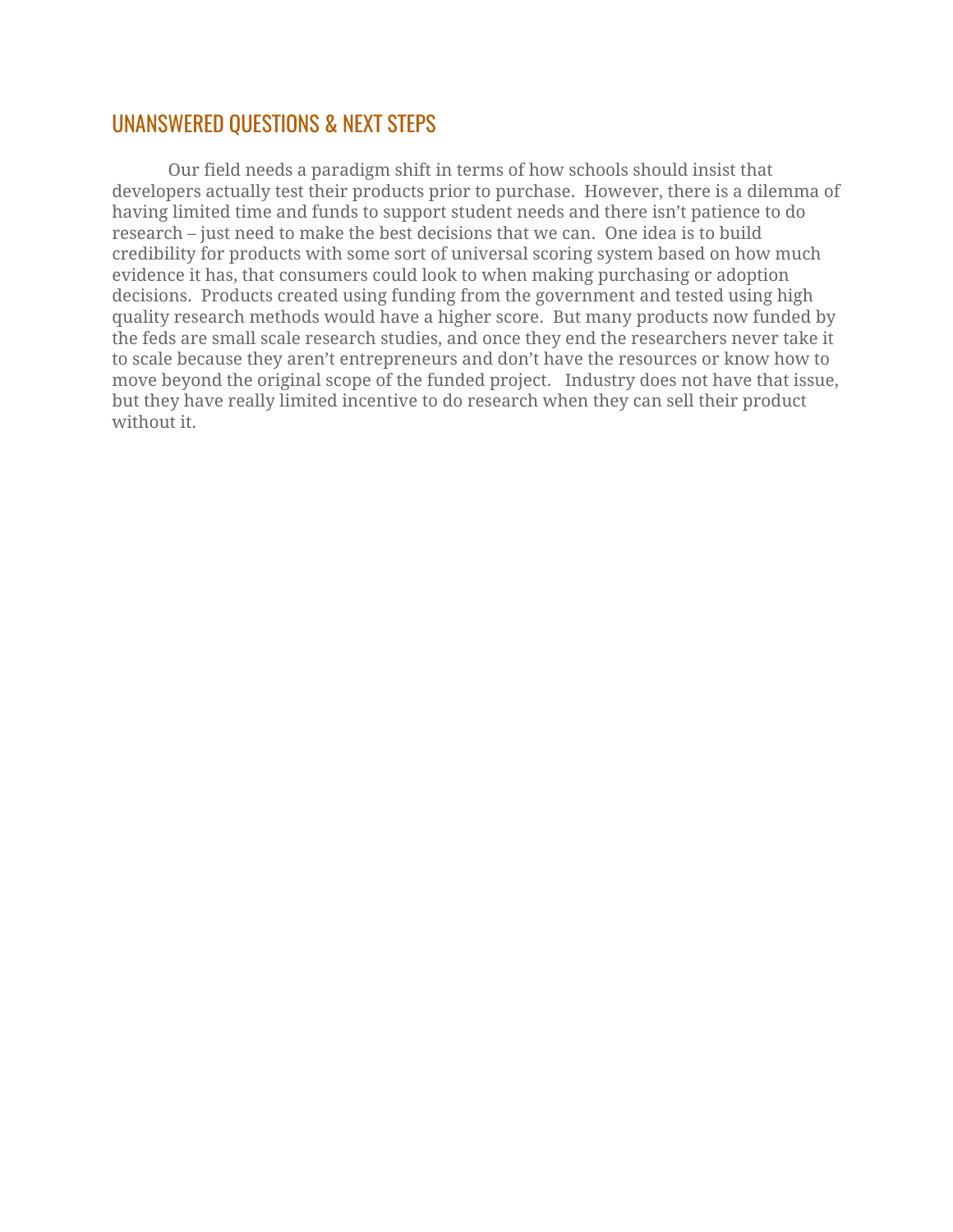#### **Appendix A: Working Group G Research Report**

Our Group has 515 completed surveys. About 24% are district tech supervisors, 22% are assistant superintendents, 7% superintendents, 27% are teachers, 10% are principals.

47% work primarily in the District Office, 18% work across schools, 13% are in a middle school, 12% are in a high school, 10% work primarily in an Elementary School.

The respondents come from Urban (31%), Suburban (26%), Rural (23%) and Mixed Districts (20%).

76% of respondents are directly involved or consulted regarding technology purchasing decisions. 24% report not having any say – they are all teachers.

## **Data from Survey** (*note: because of rounded decimals may not add up to exactly 100%*)

| Not<br>Considered             | $\overline{OK}$ if<br>Missing | Considered<br><b>But Not Key</b> | <b>Given Strong</b><br><b>Consideration</b> Buy if Absent | <b>Would Not</b> |
|-------------------------------|-------------------------------|----------------------------------|-----------------------------------------------------------|------------------|
| $\mathbf{v}$ and $\mathbf{v}$ |                               |                                  |                                                           |                  |

*When making purchasing and/or adoption decisions regarding a new technology-based product (assume for academic instruction) for your district or school, how important is:*

| Existence of<br>Peer Reviewed<br>Research to<br><b>Back Product</b>        | $5\%$ | 2%  | 41% | 41% | 11%   |
|----------------------------------------------------------------------------|-------|-----|-----|-----|-------|
| Peer reviewed<br>research is<br>easily accessible<br>on product website 3% |       | 19% | 42% | 32% | 3%    |
| Peer reviewed<br>research appears in<br>journal you have<br>heard of       | 27%   | 14% | 35% | 24% | $0\%$ |
| Existence of<br>other, non-<br>peer reviewed<br>research                   | 19%   | 16% | 54% | 11% | $0\%$ |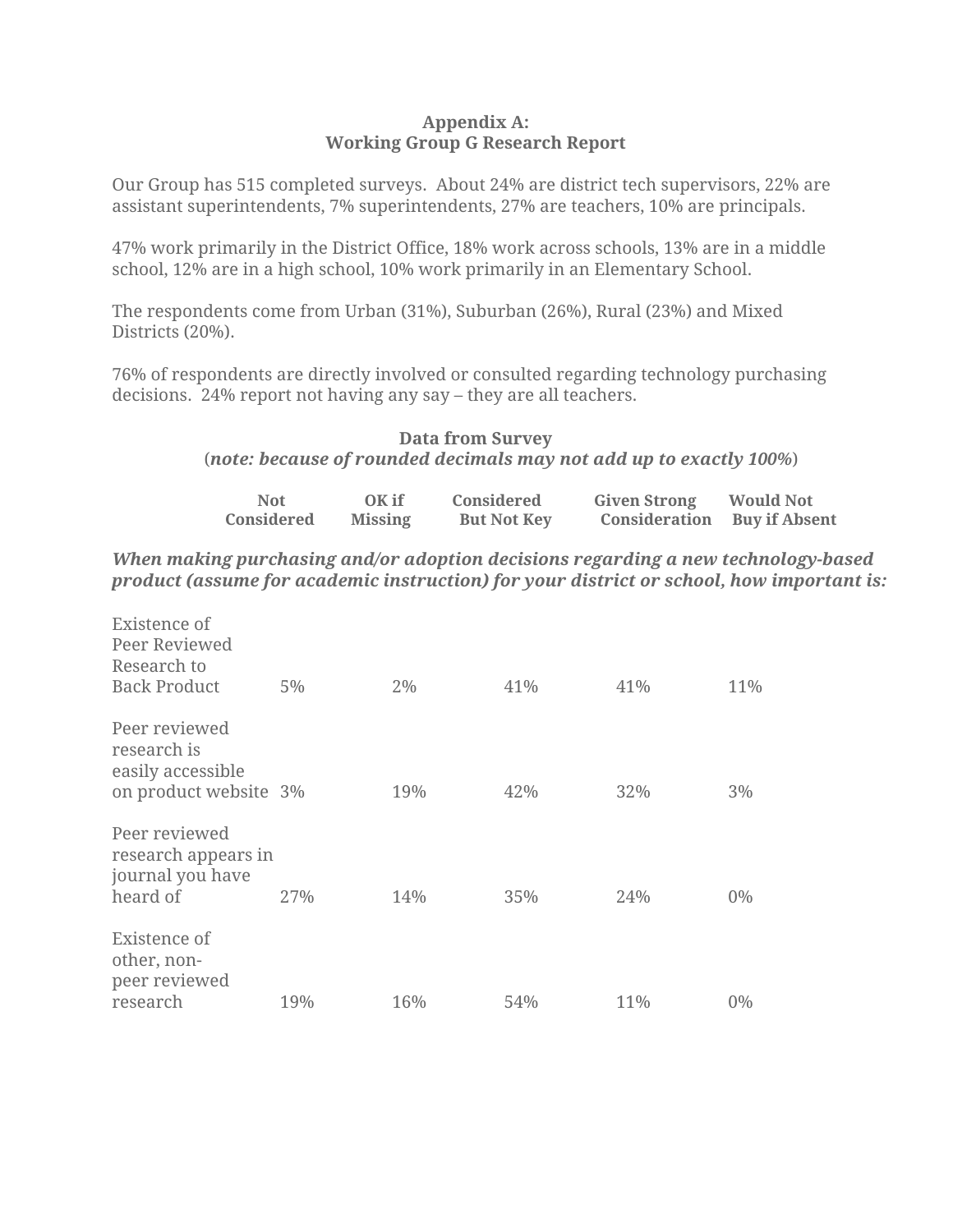| <b>Not</b>                                                                                           | Considered | OK if<br><b>Missing</b> | Considered<br><b>But Not Key</b> | <b>Given Strong</b><br>Consideration | <b>Would Not</b><br><b>Buy if Absent</b> |
|------------------------------------------------------------------------------------------------------|------------|-------------------------|----------------------------------|--------------------------------------|------------------------------------------|
| Non-peer<br>reviewed<br>research is<br>easily<br>accessible                                          | 16%        | 35%                     | 26%                              | 23%                                  | 0%                                       |
| The research<br>was conducted<br>independent<br>from research<br>team                                | 11%        | 19%                     | 19%                              | 49%                                  | 3%                                       |
| Students in the<br>Studies are<br>comparable to<br>students in your<br>district                      | 8%         | 5%                      | 27%                              | 57%                                  | 3%                                       |
| Published<br>research uses<br>gold-standard<br>methods                                               | 11%        | 16%                     | 27%                              | 38%                                  | 8%                                       |
| Published<br>research reports<br>satisfaction data<br>from students &<br>teachers                    | 8%         | 11%                     | 19%                              | 51%                                  | 11%                                      |
| Program is<br>customizable                                                                           | 3%         | 3%                      | 19%                              | 55%                                  | 19%                                      |
| Data output is<br>Accessible                                                                         | 3%         | 0%                      | 16%                              | 52%                                  | 29%                                      |
| Data output from<br>program and existing<br>data systems for<br>school/district are<br>interoperable | 6%         | 6%                      | 32%                              | 35%                                  | 19%                                      |
| Product has single<br>sign on capability                                                             | $9\%$      | 9%                      | 35%                              | 39%                                  | 6%                                       |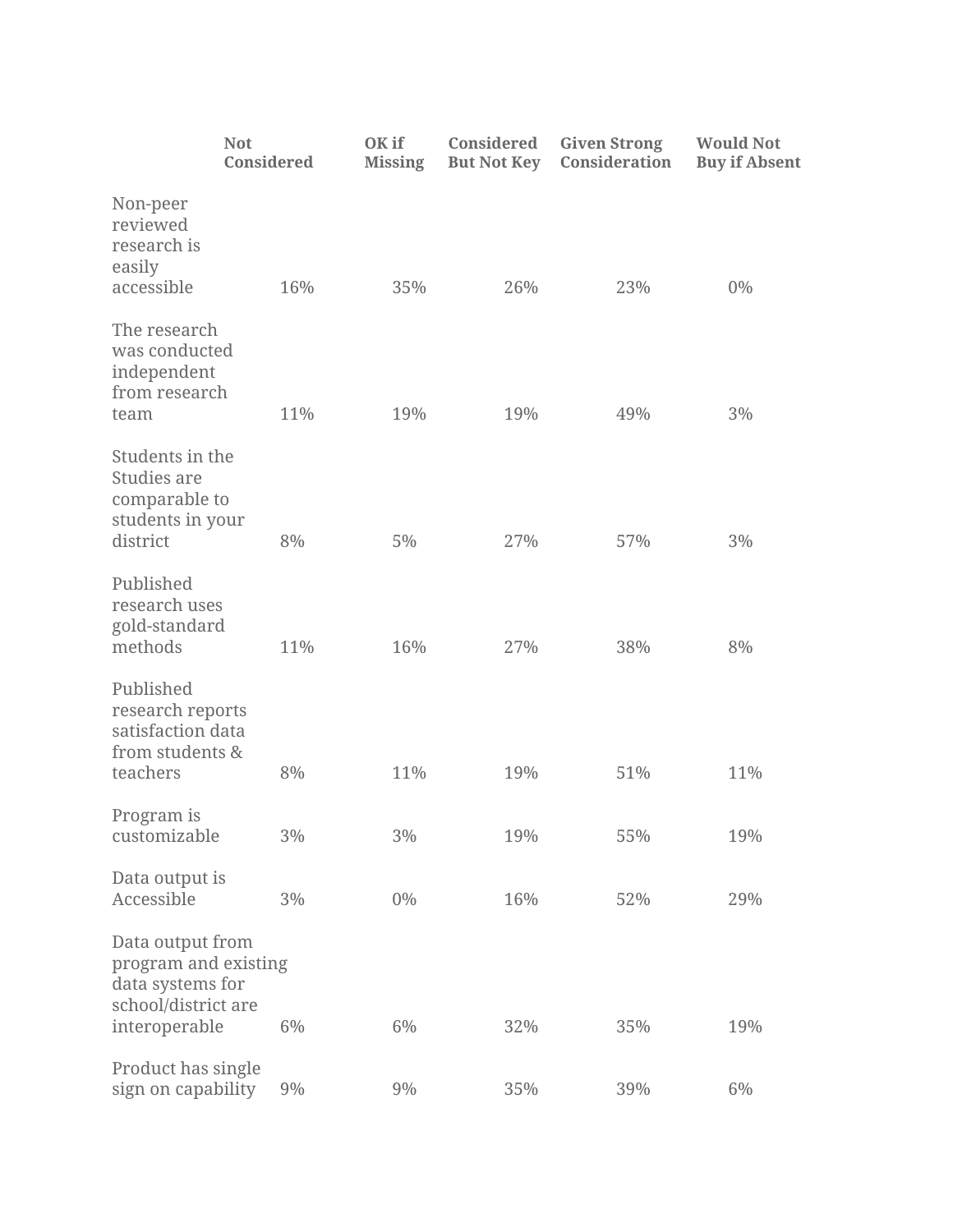| <b>Not</b>                                                 | Considered | OK if<br><b>Missing</b> | Considered<br><b>But Not Key</b> | <b>Given Strong</b><br>Consideration | <b>Would Not</b><br><b>Buy if Absent</b> |
|------------------------------------------------------------|------------|-------------------------|----------------------------------|--------------------------------------|------------------------------------------|
| Product can be used<br>by a range of grade/<br>age levels  | 3%         | 3%                      | 19%                              | 71%                                  | 3%                                       |
| Customizable<br>privacy options                            | 6%         | 3%                      | 26%                              | 48%                                  | 16%                                      |
| Implementation<br>support is available                     | 3%         | 9%                      | 26%                              | 48%                                  | 13%                                      |
| Product developed<br>w/input from<br>teachers              | 6%         | 3%                      | 35%                              | 48%                                  | 6%                                       |
| Product developed<br>w/input from<br>students              | 10%        | 3%                      | 52%                              | 29%                                  | 6%                                       |
| Product is a best<br>Seller                                | 10%        | 6%                      | 55%                              | 29%                                  | $0\%$                                    |
| Website is easy to<br>navigate                             | 10%        | 3%                      | 39%                              | 45%                                  | 3%                                       |
| Website has<br>Testimonials                                | 13%        | 6%                      | 61%                              | 19%                                  | 0%                                       |
| Product is<br>highly rated<br>by customers                 | 6%         | 6%                      | 61%                              | 26%                                  | 0%                                       |
| Product is<br><b>Useful for students</b><br>w/disabilities | 3%         | 0%                      | 13%                              | 68%                                  | 16%                                      |
| Product is useful for<br>English Language<br>Learners      | 6%         | $0\%$                   | 16%                              | 71%                                  | 6%                                       |

**When evaluating the technology tool or product for use in your school/district setting, how important is:**